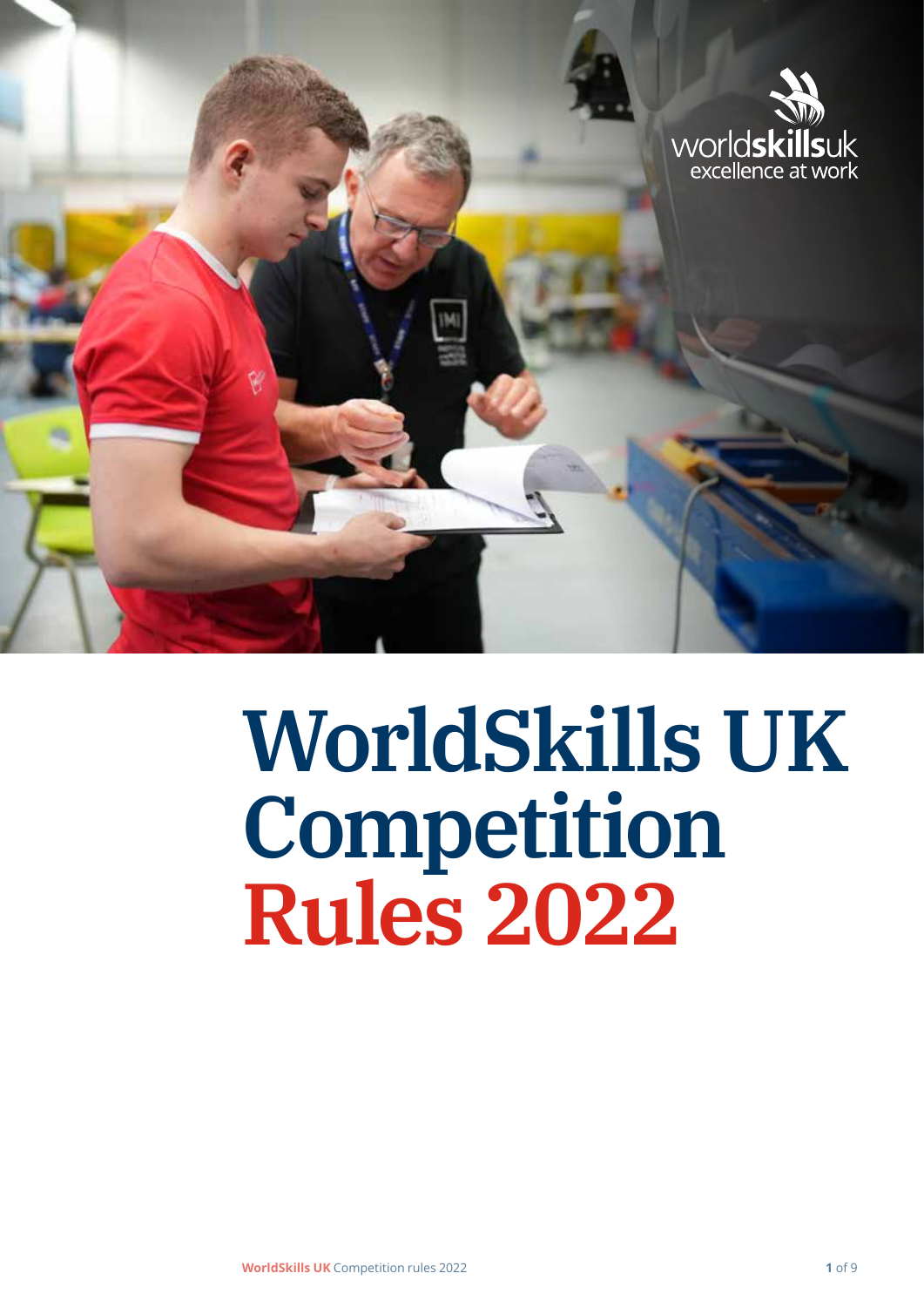The WorldSkills UK Competition rules should be read in conjunction with the competition-specific rules, where applicable. Where a specific skill has competition-specific rules, these can be found within the documentation for each skill competition and are available on the WorldSkills UK website. In the event of a conflict, the competitionspecific rules will override the rules outlined in this document.

Responsibility for the overall delivery and management of the competitions, passive stages, National Qualifiers and Finals rests with the Competition Organising Partner (COP), approved in this role by WorldSkills UK.

# **1.Terms and conditions**

# A. Conditions of entry

**1**

To be eligible to enter WorldSkills UK Competitions in 2022, participants must be at least 16 years of age on 1st September 2021 and must also meet at least one of the following criteria:

- **•** employed in the UK, having completed a relevant UK qualification in the last 12 months
- **•** studying towards a relevant qualification in the UK, including T Levels
- **•** working towards an apprenticeship in a relevant trade in the UK.

Additionally, for foundation skills competitions (SEND/ASL/ALN), the participant must be challenged at the level of the competition and registering organisations may be asked to provide evidence of participants' level and specific learning and support needs.

Participants who fall into the following categories are not eligible to enter WorldSkills UK Competitions:

- **•** Gold Medal winners cannot compete in the competition they won in any subsequent years
- **•** Squad UK and Team UK members forfeit their right to participate in WorldSkills UK competitions if they sign up to join Squad UK after a squad selection event
- **•** those who have been employed within the industry, of the chosen skill, for more than three years prior to registration, not including the period of apprenticeship.

Competitors may only enter one competition in any given competition year.

By registering to compete in a WorldSkills UK Competition, participants and their representatives are declaring that they will adhere to the WorldSkills UK competition-specific rules. Where participants and/or their representatives have provided false information at registration, they will be disqualified from any further participation in the competition. This will occur as soon as a false declaration has been identified and can happen at any point of the competition and even after the competition has ended.

As part of the registration process, participants are required to accept the terms and conditions. Failure to do this will result in an incomplete registration and the participant will therefore not be entered into the competitions.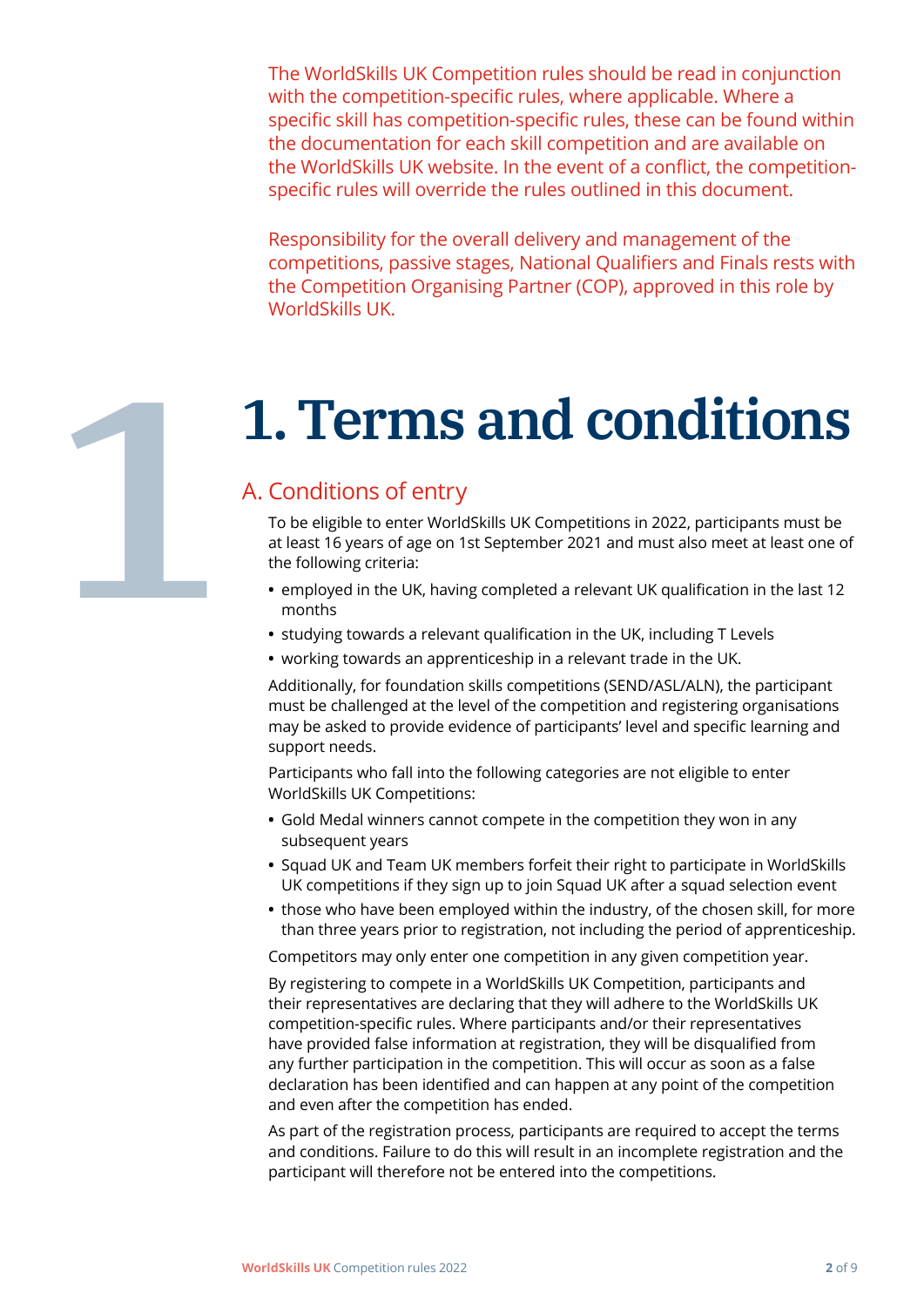

# B. Support from providers and employers (representatives)

Participants must have the support of their college, university, training provider and/or employer to participate in a WorldSkills UK Competition. This support must extend to the participant being free and able to attend all relevant competition events.

Representatives and participants must ensure that all competition materials are read thoroughly and that they understand all aspects and requirements of the competition.

Representatives are responsible for covering any travel, subsistence or accommodation expenses for their competitors incurred from involvement in WorldSkills UK Competitions, unless advised otherwise.

# C. Entry criteria (participants)

For each skills competition there is a clear outline of the requirements for entering the competition.

As part of the competition registration process, representatives registering participants will be asked to confirm the participants they are entering are able to meet the entry criteria and core competences outlined against each skills competition and are not under or over-qualified.

Participants who fail to meet the criteria for entering will not be eligible to participate in the competition. This decision will be made by the COP, in consultation with WorldSkills UK.

# D. Selection for Squad UK and international competitions

This year we will identify individuals or teams from the national competitions cycle to join the international skills development programme leading to WorldSkills Lyon 2024. (November 2022 will be Squad recruitment for Lyon and these competitors will join existing rising stars and longlisted competitors from Nationals 2021).

Individuals or teams must meet the essential criteria for consideration:

- **•** age eligibility
- **•** meet the minimum benchmark for performance in the competition
- **•** the competition is delivered in a way to assess technical and practical skills.

# E. Changes to participants and/or the organisation they represent

Any name changes after the close of the registration will only be permitted by WorldSkills UK in exceptional circumstances. Organisations entering participants into competitions must take care to ensure that they are registering the individual(s) who will actually be competing.

Participants who arrive on-site or log in online and are not registered to compete will not be able to take part in the competition.

We understand that it may be necessary, on occasion, to make changes to the composition of teams entering competitions. WorldSkills UK does not permit more than 33% of the team to change during the course of a national cycle after the registration period has closed.

A competitor may not change the name of the organisation which they are representing in 2022 after the point of registration. This means that the organisation they registered under is the name that they will be competing under and will be the name on any certificates that they may receive.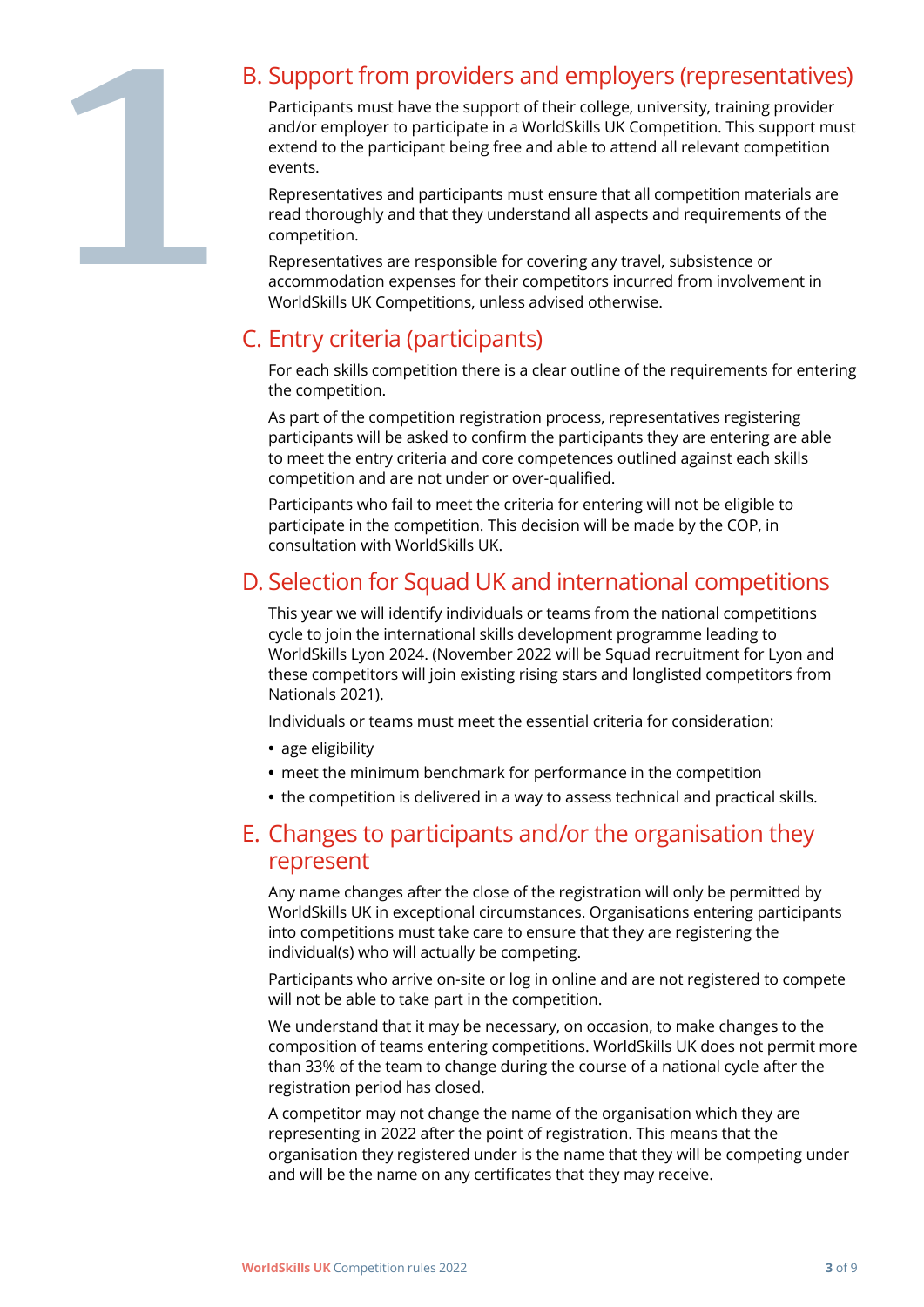**1**

### F. Non – attendance fees

If a participant fails to attend a competition they have entered, and WorldSkills UK or the COP has not been notified at least five days in advance of the first day of competition, the COP is authorised to charge the registrant a non-attendance fee. Only National Qualifiers and UK National Finals are subject to non-attendance fees, which are charged at £150 per competitor or team, at the discretion of the COP.

### G.Reasonable adjustments

Special dispensation may be granted by the COP for those that have declared a physical, sensory or learning difficulty prior to the competition. They will also endeavour to provide reasonable adjustments, where possible, for competitors who declare a physical, sensory or learning difficulty to them at any stage of the competition.

# H. Safeguarding

WorldSkills UK is committed to safeguarding and promoting the welfare of children and young people involved in our programmes of activity. WorldSkills UK believes it is unacceptable for any young person to experience abuse of any kind and providing a safe environment for skills development is core to our work.

Our commitment is to promote and share good practice in safeguarding with COP. Supporting the development of their principles and processes to be person-centered and outcome-focused; making sure an individual's wellbeing is promoted; protecting all participants in vulnerable circumstances, reducing and preventing risks.

# I. Quality assurance charter

Our Charter sets out our commitment and responsibilities to assure the integrity and transparency of our competition processes and practices delivered by us and our partners, COPs and training managers.

Our commitment is to continually monitor and review the standards of competition activity delivered on our behalf to promote improvement and good practice and ensure partners involved in WorldSkills UK act with the highest level of integrity, honesty and fairness to ensure equal opportunity for all competitors.

# J. Feeding back to us

In collaboration with our COPs, we aim to provide a high standard of quality and care in all our services.

Our competitors' and their representatives' views are important to us and help to ensure the competition related services offered by us and our partners is consistently meeting the needs of our stakeholders. If you find you are unhappy with any of our services it is important that you let us know by following the guidelines in our complaints and feedback procedure.

# K. Photography and filming

In order to promote WorldSkills UK Competitions, we will, for the purposes of publicity in relation to vocational education, training and the competition, use relevant photographs and video film created during the competition.

This may include details of the competition itself, i.e. Qualifier, name of competition, location, name of competitor and organisation.

You will always have a choice as to whether this information is used and will be given an opportunity to exercise this choice during the registration process.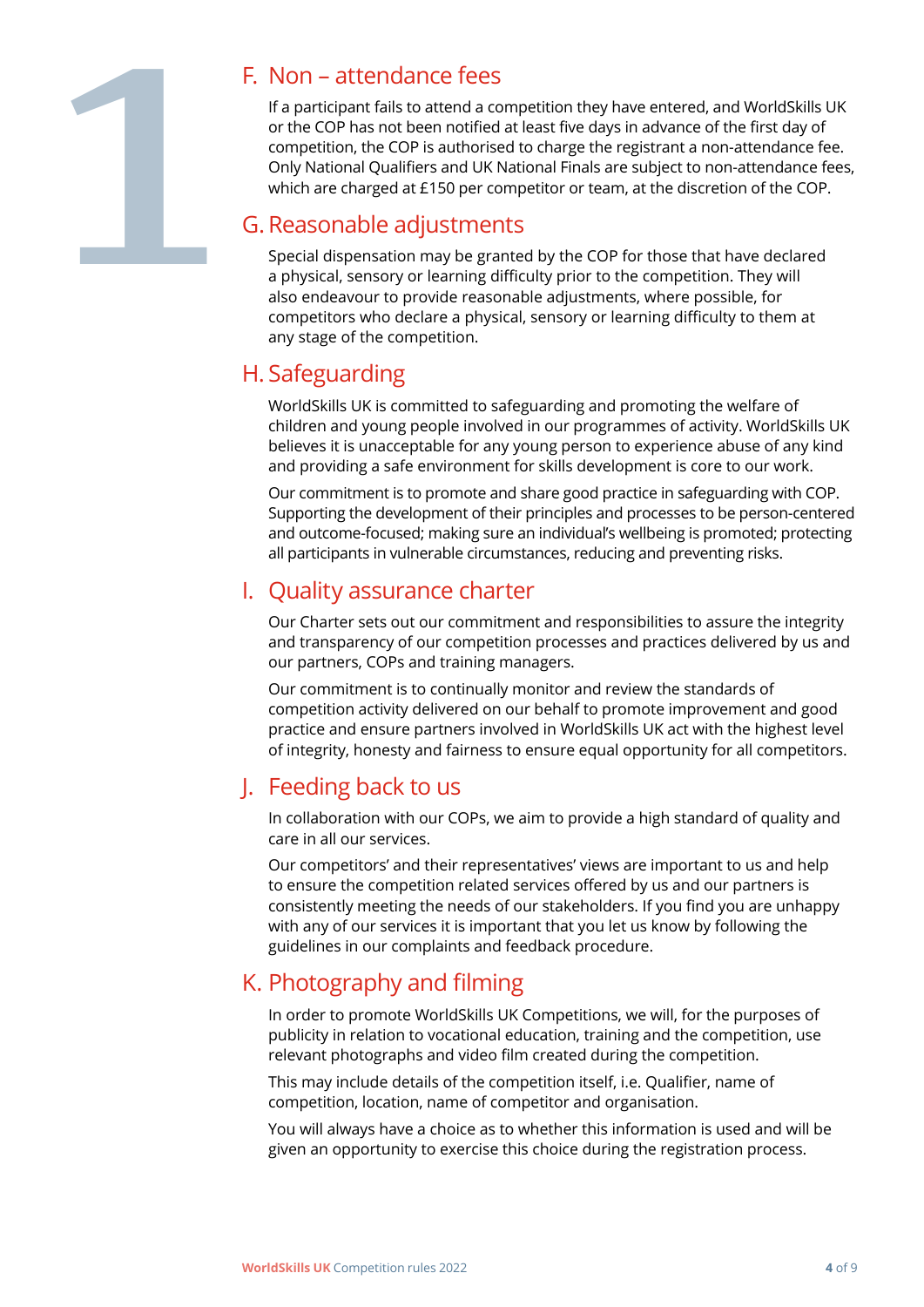# **2.During and after the National Competitions**

# A. Health and safety

**2**

Occupational health and safety (OH&S) legislation applying to the competition and event derives from The Health & Safety at Work Act 1974 and all applicable regulations included under this legislation.

All activities must comply with the relevant national regulation and proven best practices. Any breaches of health, safety and welfare must be reported to the COP or Lead Judge.

The COP or Lead Judge will carry out a safety check of the competition site prior to the competition. This also applies to any digital or remote competition activity during the National Qualifiers.

All competitors, representatives and competition Judges will receive a health and safety briefing before the start of the competition.

# B. During the competition

Competitors who arrive or log in late for the competition may not be able to participate and will not automatically receive additional time. However, this may be granted in exceptional circumstances by the COP or Lead Judge.

Unless otherwise stated, there must be no communication between fellow competitors, the audience, representatives or competition staff during the competition itself.

Competitors must start and finish work when instructed to do so by the COP or Lead Judge.

Competitors may be allowed a familiarisation period before the start of the competition. Additional information may be distributed/circulated in advance by the COP or Lead Judge. Competitors may ask questions during this defined period.

Competitors wishing to leave the competition area or log out while the competition is in progress must obtain the permission of the COP or Lead Judge.

Competitors may leave before the competition time has elapsed but will be required to declare that they are finished to the Lead Judge and **may not re-enter the competition area once they have left**.

In some competitions, at the Qualifier stage there may be an option to ask the judges to fix a fault or provide a solution that is beyond the capability of the competitor for reasons other than time.

Should the competitor choose to do this they will sacrifice all available marks for these criteria but may then be able to gain extra marks later for sequential but dependent tasks. The option to do this will be permitted solely at the discretion of the Lead Judge. This option will not exist at UK National Finals.

Should a competitor feel unwell at any stage of the competition, he or she should make the COP or Lead Judge aware immediately.

Competitors who need to repair their own tools or equipment during the competition will not be given additional time unless agreed by the COP or Lead Judge.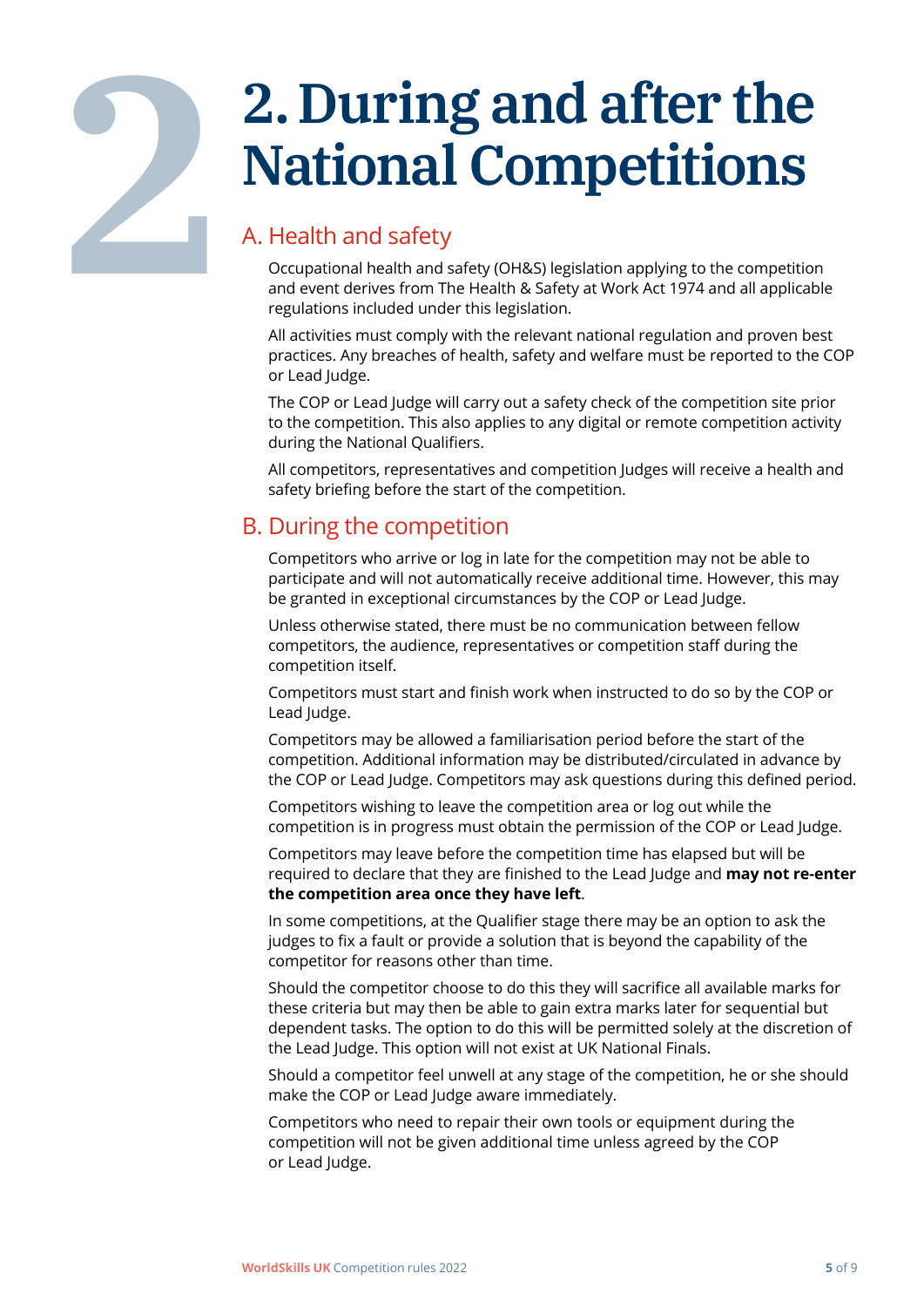

Competitors are not permitted to take any of the following into the competition area unless otherwise instructed: Personal electronic hand-held devices including mobile phones, vaping devices, tablets, MP3 players, written notes, sketches or special aids.

The COP or Lead Judge will ensure that marking is undertaken fairly and will calculate marks to establish places and awards.

Judges are not allowed to discuss marks or provide one to one feedback to competitors unless it has been built into the competition programme. This feedback should be consistent and follow the same format for all competitors.

Should a competitor feel at a disadvantage for any reason before or during the competition, he or she should bring it to the COP or Lead Judge's attention immediately, following the complaints procedure.

### C. Code of conduct for representatives and visitors of competitions

WorldSkills UK is hugely grateful of your support for competitors and asks for all supporters to abide by the WorldSkills UK Competition Rules to ensure a fair and enjoyable competition for all.

Interference by visitors that may assist a competitor in the completion of their competition project is forbidden and may result in that competitor being disqualified or penalty points deducted from their overall score.

During the formal competition time, visitors are not allowed to talk to competitors. Failure to comply with this may result in that competitor being disqualified or penalty points deducted from their overall score.

Visitors are not allowed to hand anything over the competition barriers to competitors at any time. Visitors are requested not to stand at the competition barrier for long periods of time as this can be distracting for competitors and you may be asked to leave the premises and/or competition area.

Competitors must wear appropriate clothing and safety equipment in accordance with health and safety regulations for the skill, such as safety glasses, gloves and ear defenders.

All electrical equipment brought by competitors or representatives should be PAT tested within the last 12 months and used at the competitor's own risk.

Adhering to health and safety practices is the responsibility of each competitor. Failure to do so may result in disqualification from the competition and being asked to leave the competition venue.

Safe work practices of the relevant industry and the venue must be adhered to at all times.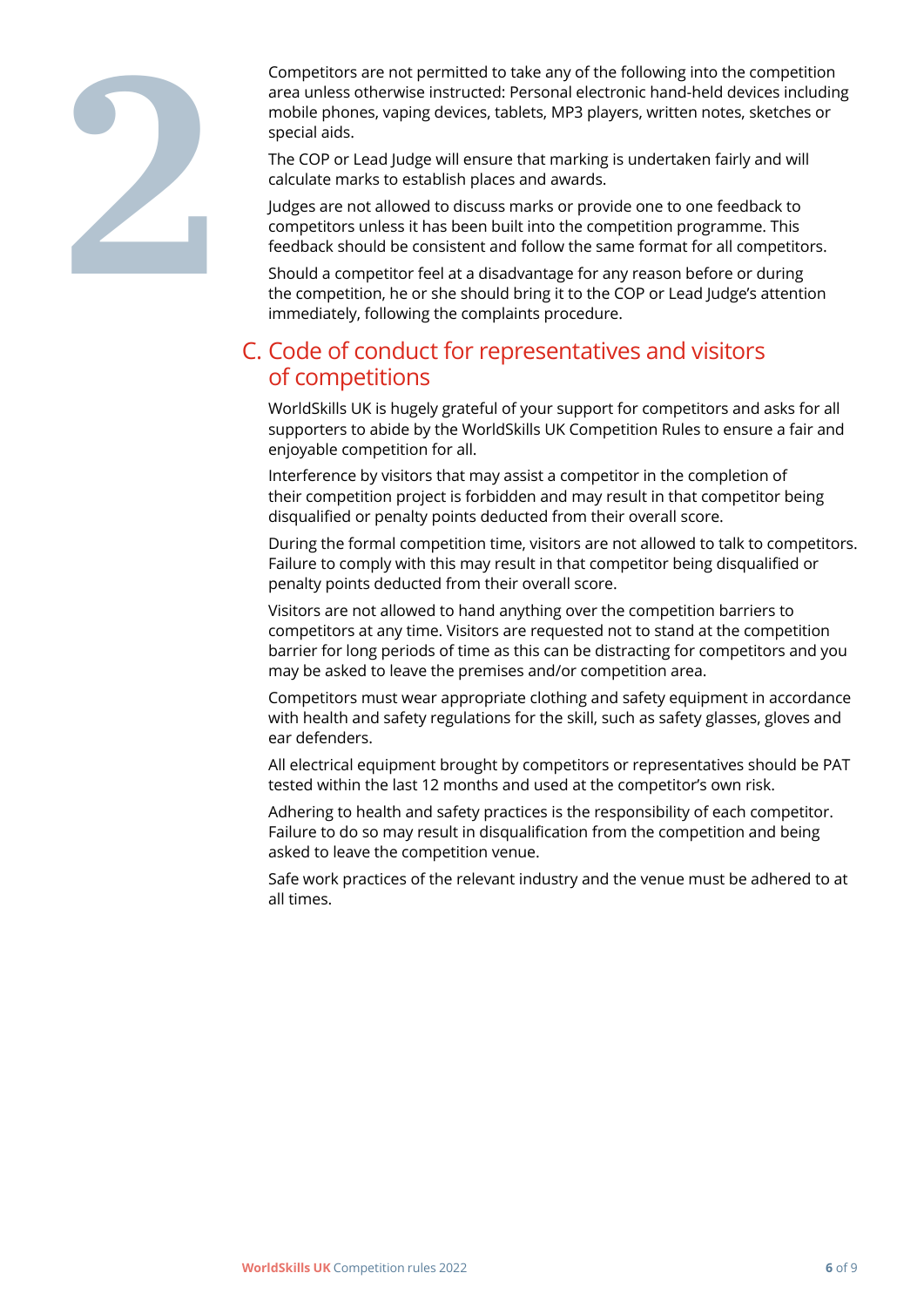

# D. After the National Qualifiers

First, second and third places are awarded at competition Qualifiers where possible.

Depending on the type of competition, it may not be possible for results to be disclosed on the day of the competition. It will be clearly explained at the beginning of the competition, as part of the briefing, if this is the case.

Competition results may be announced at the end of each National Qualifier, at the discretion of the COP.

Competitors taking part in National Qualifiers will receive their certificates of participation at the end of the competition. A summary of their marks will be sent by email after the last competition National Qualifier has taken place.

Competitors submitting work to a passive stage will receive their certificates of participation by post to the address entered at the point of registration. A summary of their marks will be sent by email after the competition judging has taken place.

The competitors who achieve the highest marks across all National Qualifiers within their competition are selected to progress to the UK National Final.

Once all Qualifiers have taken place and finalists have been verified by WorldSkills UK, the COP will communicate with all competitors to notify those who have secured a place in the UK National Finals 2022. This communication will occur during Summer 2022. WorldSkills UK will publish the list of all finalists online from Summer 2022.

# E. After the UK National Final

Gold, Silver, Bronze and Highly Commended Medals are awarded at the UK National Final. WorldSkills UK will verify the results. The medals will be announced after the UK National Finals, provided that all the results have been verified.

The following describes the procedure for awarding medals at UK National Finals:

- **•** competitors/teams achieving the highest score will receive a Gold Medal
- **•** competitors/teams achieving the second highest score will receive a Silver Medal
- **•** competitors/teams achieving the third highest score will receive a Bronze Medal
- **•** if Competitors/teams scores are equal, joint Gold, Silver or Bronze Medals will be awarded
- **•** competitors/teams achieving above the average score will be sent a Highly Commended Certificate after the event to the address entered at point of registration.

The completed project work is the property of the COP who may pass it back to competitors, where possible, and at their own discretion.

Competitors at UK National Finals will receive a summary of their marks by email after the competition has taken place.

If results cannot be announced after the National Final, medals will be sent by post to the address entered at the point of registration. Certificates for medal winners will also be sent at this time.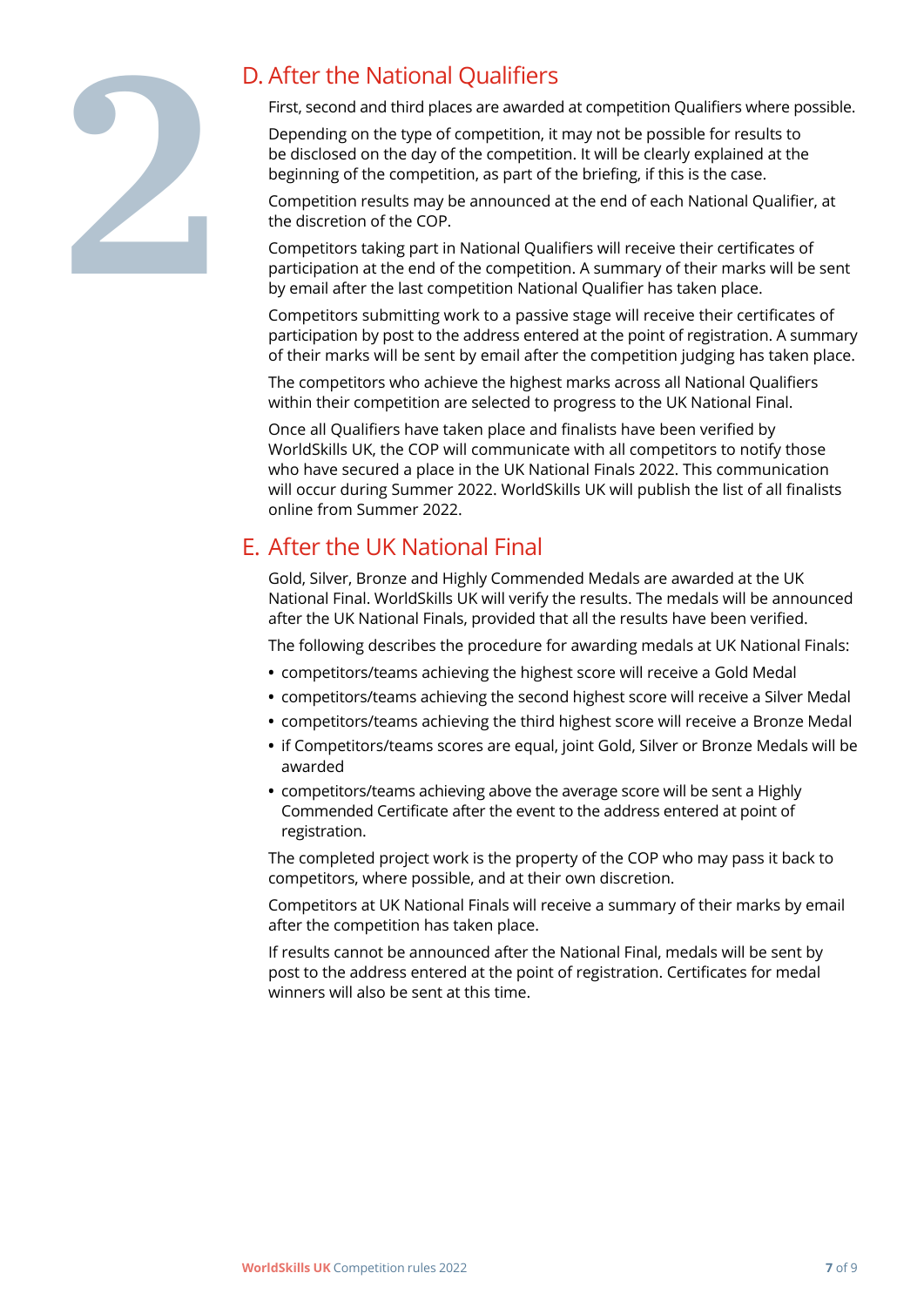# **3**

# **3. Selection process for WorldSkills Lyon**

# A. Phase 1: National Finals

The following outlines the progression of individuals and teams from 2022 to Squad UK Selection:

- **•** up to five of the highest scoring age eligible competitors who achieve a minimum score of 65% at the UK National Finals 2022 will be invited to opt in for a place in Squad UK for WorldSkills Lyon 2024
- **•** up to three of the highest scoring age-eligible teams who achieve a minimum score of 65% at the UK National Finals 2022 will be invited to opt in for a place in Squad UK for WorldSkills Lyon 2024
- **•** if we are unable to identify the capacity required from the National Finals, we will review individuals who have met the criteria from the National Qualifiers.

# B. Phase 2: Squad Selection for Lyon

The Squad UK selection for WorldSkills Lyon 2024 will take place alongside the National Finals.

The highest scoring, eligible competitors/teams who achieve a minimum score of 65% during the UK National Finals 2022, will be considered for a place in Squad UK for WorldSkills Lyon, 2024.

Squad UK for WorldSkills Lyon 2024 will be announced at a date to be confirmed, following the UK National Finals.

Further details will be shared with those selected for Squad UK, and their organisations about the WorldSkills Lyon 2024 programme by January 2023.

Those selected for Squad UK will undertake a preliminary selection process (phase three) to progress to phase four in March 2023.

# C. Squad UK place not filled at the UK National Finals 2022

Following the UK National Finals 2022, should any of the Squad UK places not be filled, WorldSkills UK has the right to identify alternative competitors/teams from other sources. If suitable candidates cannot be sourced, WorldSkills UK may take the decision not to progress the competition to WorldSkills International.

# D. Skills Competitions at risk or new competitions

**Please note:** If a WorldSkills UK National Competition is aligned to a WorldSkills international competition, WorldSkills UK has the right not to progress the competition internationally. WorldSkills UK will exercise this policy with care and will make every effort to ensure individuals and organisations affected are informed of any such decision.

In line with the development of the WorldSkills International and WorldSkills Europe portfolios, WorldSkills UK may choose to participate in additional demonstration skills, where there is already an established or developing WorldSkills UK Competition that would provide a source of competitors with the required skill set.